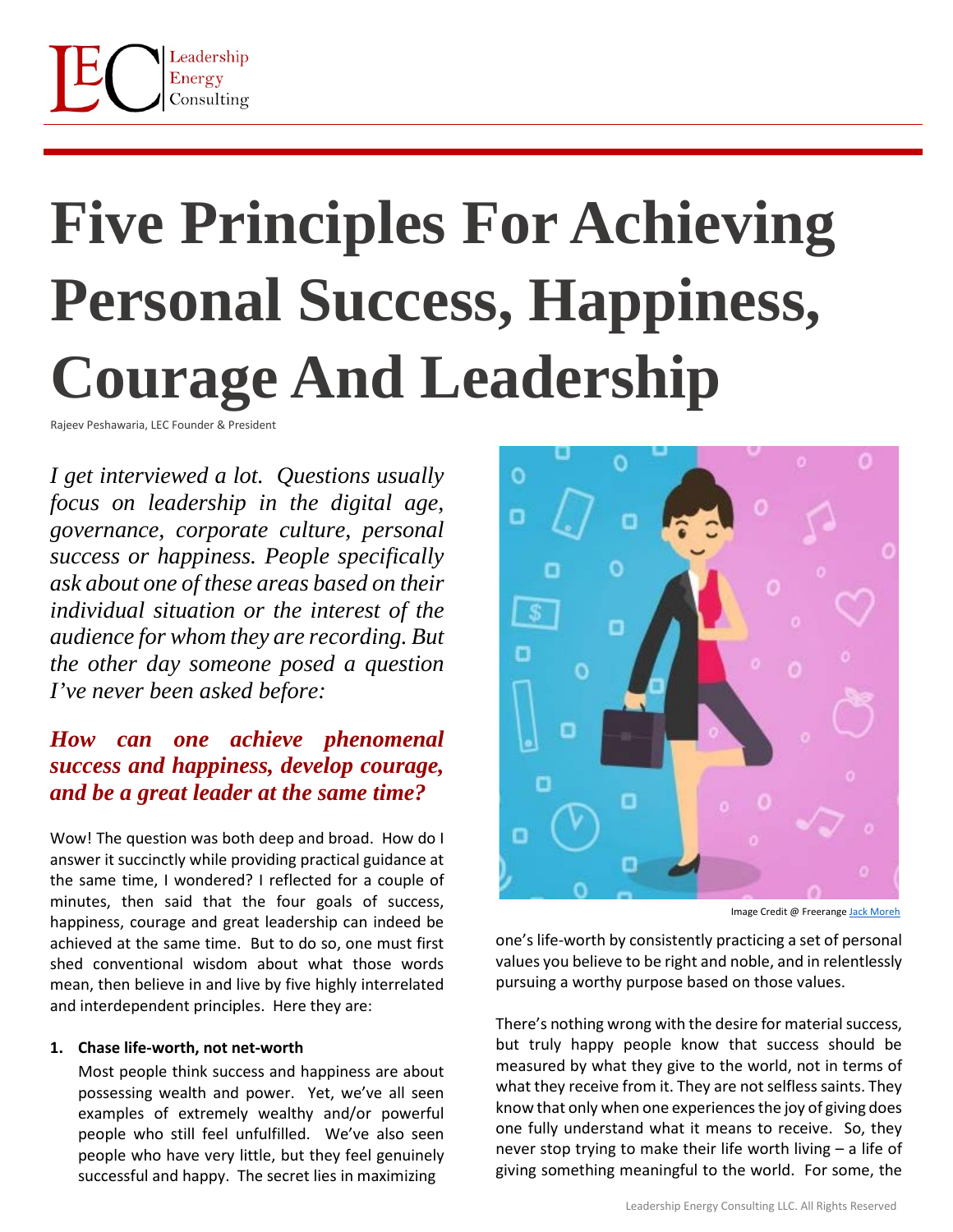result is great wealth, prestige and power. Bill Gates wanted to change the world with software – the resultant wealth was a very welcome by-product. For others, it is the immense satisfaction and pleasure they feel from simply giving – think nurses, teachers, rehabilitation workers and soldiers. They don't feel the need to amass huge amounts of wealth and power because their purposeful work itself makes them feel deeply happy and successful.

Courage too is a function of deep conviction in a values-based purpose. Gandhi was unafraid because he was deeply convinced that the purpose of attaining freedom based on the values of nonviolence and humility was worth dying for. Mandela was not afraid of 27 years of harsh imprisonment for the same reason.

#### **6. Use the power of love rather than the power of position.**

People who seek to prioritize life-worth over networth are deeply in love with their values and purpose. This makes them live their values at all times; and gives them the strength to pursue their worthy purpose against all odds. In doing so, they earn the respect, admiration and trust of others. This soft power is far stronger than formal position power or ascribed authority. I once worked for a boss who never stopped trying to create a better future through his thought leading research and writing. An incredibly dedicated hard worker himself, he often said: "There is so much pain in the world… if we can make a small contribution to ease some of it, what can be better than that? And isn't is great that we get paid to do this?" He never told any of us what to do. Yet, we were so in awe of his love and dedication to the profession that we wanted to do as much as we could to contribute as well. He never used his formal authority to assign us tasks, but everyone on his team regularly went above and beyond.

#### **7. Create happiness by replacing hate, regret and envy in your mind, with gratitude.**

Try this thought experiment. For the next five minutes, think about all that is unfair in your life. List everything (and everyone) you hate, regret or are envious of. Exercise you[r emotional integrity](https://www.forbes.com/sites/rajeevpeshawaria/2014/11/17/emotional-integrity/#50e23e9f37ac) to the fullest by being totally honest with yourself. Take a pause from reading further to complete your list.

## *How do you feel after making the hate list? Frustrated, angry, sad?*

### *Now spend the next 5 minutes listing everything in your life you are grateful for. Count all your blessings. How do you feel now?*

The point is simple. If you fill your heart with gratitude, a feeling of deep happiness overshadows any feelings of hate, regret or envy. Hate, regret or envy cannot co-exist with gratitude, so happiness is a choice – a choice YOU have all the power to make.

#### **4. Build enough inner strength and self-belief to be able to forgive unconditionally**.

People who live to maximize life-worth rather than net-worth feel so happy and successful giving to the world what they believe to be worthwhile, that they learn to love and respect themselves. In doing so they become independent and are less impacted by the behavior of others. Such people don't get hurt easily. Even if someone does manage to hurt them, they find the inner strength to forgive. They rise above the desires of revenge and punishment because their need to make a meaningful contribution to the world is far greater than the desire to get even. So, they forgive easily. And by forgiving, most of all, they create their own happiness and peace of mind.

#### **5. Lead yourself, not others**

The biggest problem with leadership, or rather the lack of it, lies in two fundamental misunderstandings about it:

- I. To be a leader one needs to have followers, and
- II. Leadership is what one does to influence others to get things done.

Be it commanding, controlling, inspiring, motivating or coaching subordinates; leadership is believed to be *an act of doing something to others.* Yet, all the great leaders I've observed and studied did the opposite. They did nothing to other people. Most of what they did, they did to themselves. Like my former boss I described in Principle 2, they understood that leadership is about constantly driving *oneself* to work harder and harder towards creating a better future. By relentlessly living their values and pursuing a values-based purpose, they became powerful examples for others, and gained dedicated the followership of others without having to manage or control them. As Gandhi aptly said, *Be the change you want to see in the world.*